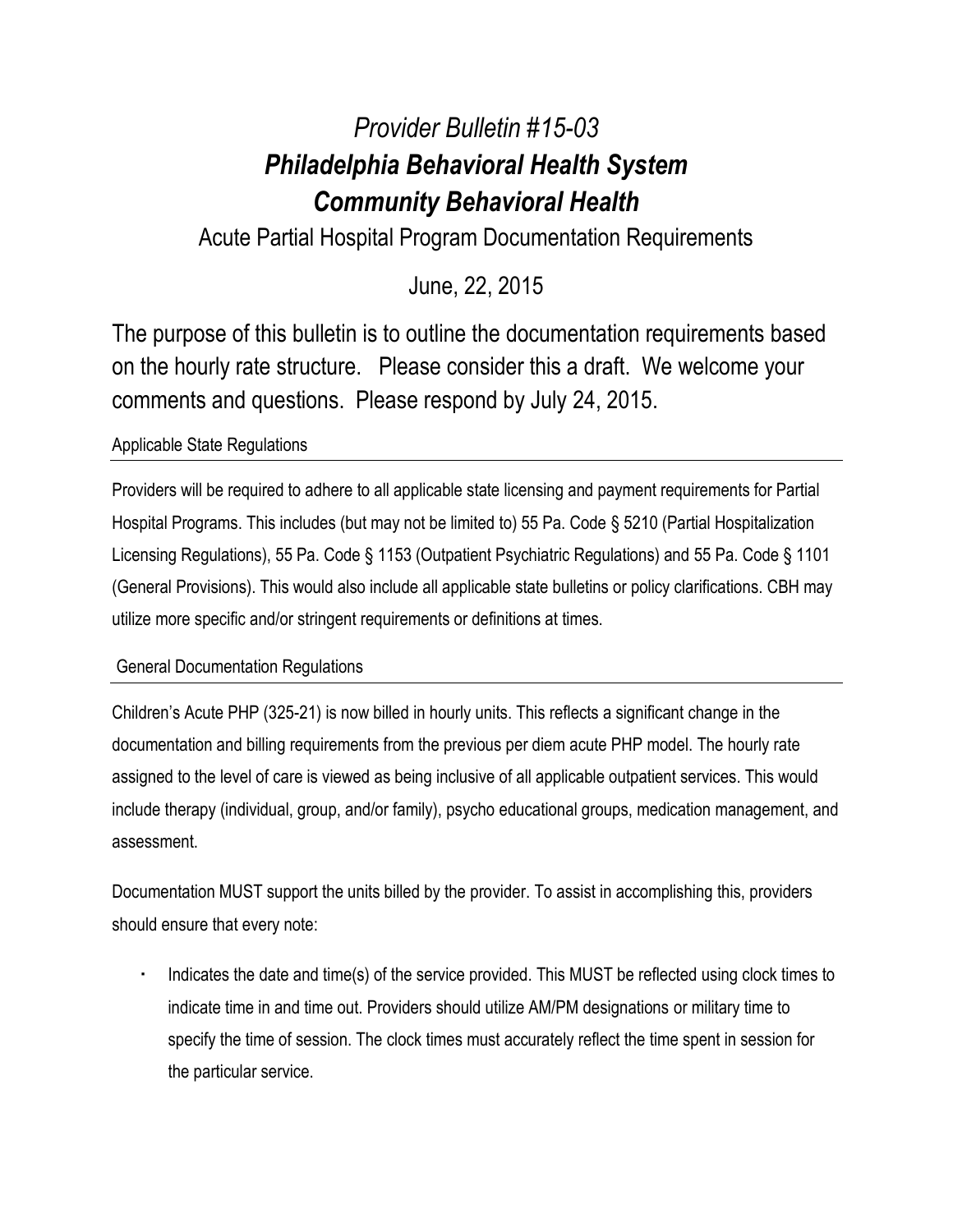- Is signed by the staff person completing the service. This must be an original signature and the signature must also be dated. Dates may NOT be pre-printed. All notes must be signed (finalized) and placed in the client chart either prior to billing or within 7 days of the service, whichever occurs first.
- Is legible. Illegible notes (as determined by multiple DBH audit/clinical staff) will not be considered for approval/payment.
- Contains a clear and accurate representation of what occurred in the service being documented. This must include a report of BOTH the client and staff person's contribution to the service.
- Clearly relates back to stated objectives/goals documented in the treatment plan or addressing an emergent clinical need.
- Reflects a service performed by an appropriately credentialed and screened individual. Screenings required may include criminal background checks, state child abuse clearances and FBI fingerprint checks.
- (Group psychotherapy progress notes) Provides sufficient information to determine the group size. Psychotherapy groups must contain at least two but no more than 10 clients. Group psychotherapy sessions should occur for a minimum of one hour per session.
- (Psychoeducational Group Notes) Provides sufficient information to determine the group size. Psychoeducational groups must contain at least two but no more than 16 clients. These groups are permissible as a limited adjunct to more traditional therapy modalities (individual, group, and family).
- (Family therapy documentation) Indicates the specific family members present and contributing to the session.

### Treatment Plans

The Treatment Planning update to the CBH Credentialing Manual is available on the CBH website (http://dbhids.org/assets/Forms--Documents/Treatment-Plan-Chart-Full-Text-Version.pdf), requirements for completing and updating treatment plans in Children's Acute PHP will be updated to reflect the following requirements:

#### *Initial Treatment Plan Due: Within the first five (5) days of service*